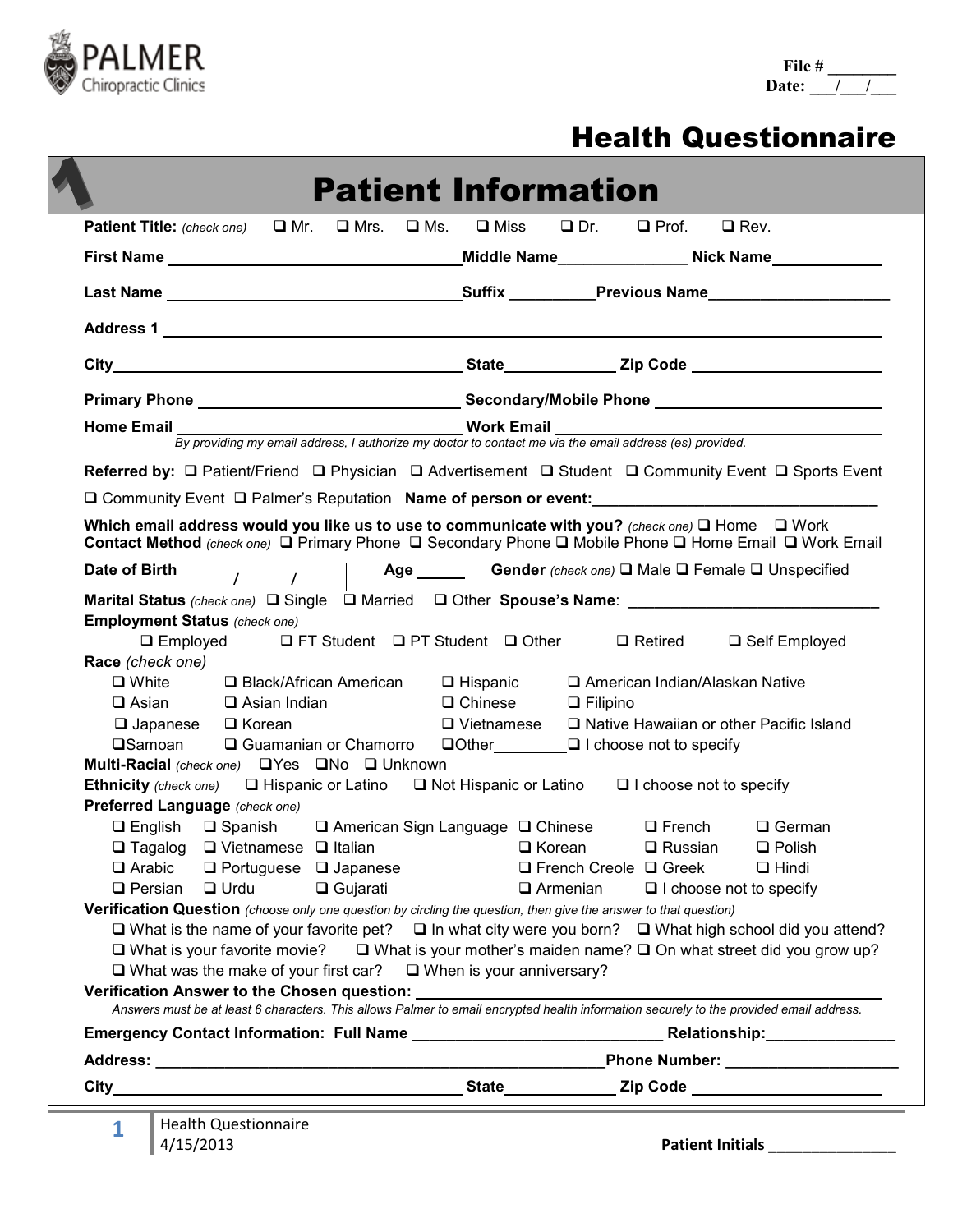

Have you previously been a patient in any of our Clinics?  $\Box$  No  $\Box$  Yes; if yes: date and location of last visit: **\_\_\_\_\_\_\_\_\_\_\_\_\_\_\_\_\_\_\_\_\_\_\_\_\_\_\_\_\_\_\_\_\_\_\_\_\_\_\_\_\_\_\_\_\_\_\_\_\_\_\_\_\_\_\_\_\_\_\_\_\_\_\_\_\_\_\_\_\_\_\_\_\_\_\_\_\_\_\_\_\_\_\_\_\_\_\_\_\_\_\_**

## Patient Condition

| Reason(s) for visit:                                                                                           |
|----------------------------------------------------------------------------------------------------------------|
| Is this condition due to an accident? □ Yes □ No □ Auto □ Work □ Home □ Other Date                             |
| What was the mechanism of accident/injury?<br>When did your symptoms appear?<br>Note and go?                   |
|                                                                                                                |
| How often do you have this problem? ______________________How long does the pain last?________________________ |
| Does the pain radiate? □ Yes □ No If yes, Explain: _____________________________                               |
| Does it interfere with your: $\Box$ Work $\Box$ Sleep $\Box$ Daily Routine $\Box$ Recreation                   |
| Activities or movements that are difficult / painful to perform:                                               |
| $\Box$ Sitting $\Box$ Standing $\Box$ Walking $\Box$ Bending $\Box$ Lying Down                                 |
| Mark an "X" on the picture where you continue to have pain, numbness or tingling.                              |
| Circle your pain on the below scale of 0 to 10:                                                                |
| (at rest) $\circledcirc$ No Pain 0 1 2 3 4 5 6 7 8 9 10 $\circledcirc$ Extreme Pain<br>ั⊯⊌                     |
| (with activity) $\odot$ No Pain 0 1 2 3 4 5 6 7 8 9 10 $\odot$ Extreme Pain                                    |
| What time of day is your current pain/problem worse?                                                           |
| $\Box$ Morning $\Box$ Late in the day $\Box$ Middle of night $\Box$ As day progresses $\Box$ N/A               |
| My current pain/problem seems to be:                                                                           |
| □ Getting better • □ Staying the same □ Getting worse • □ N/A Explain: ________                                |
| My current pain/problem can be described as (check all that apply):                                            |
| □ Electric □ Sharp □ Stabbing □ Knife-like □ Piercing □ Shooting □ Achy □ Griping □ Heavy □ Cramp-like         |
| □ Burning □ Deep □ Superficial □ Stiffness (am >1-2 hours or PM or Both) □ Spasm □ Tearing □ N/A               |
| What treatment have you already received for your condition?                                                   |
| $\Box$ Medications $\Box$ Surgery $\Box$ None $\Box$ Physical Therapy $\Box$ Chiropractic Care                 |
|                                                                                                                |
| Were you satisfied with the results of your treatment? $\Box$ Yes $\Box$ No Explain                            |

| <b>Allergies</b>                                              | <b>Smoking History</b>                                      |  |
|---------------------------------------------------------------|-------------------------------------------------------------|--|
| Are you allergic to any medication(s)?                        | Do you currently smoke tobacco of any kind?                 |  |
| $\Box$ Yes $\Box$ No If yes, which medications?               | $\Box$ Yes $\Box$ Former smoke $\Box$ Never been a smoker   |  |
| Are you allergic to any of the following?                     | If yes, how often do you smoke:                             |  |
| $\Box$ Bee Sting $\Box$ Latex $\Box$ Peanuts $\Box$ Shellfish | $\Box$ Current every day smoke                              |  |
| <b>□</b> Dairy                                                | $\Box$ Current sometimes smoker                             |  |
| $\Box$ Mold $\Box$ Pollen                                     | If yes, what is your level of interest in quitting smoking? |  |
| $\Box$ Wheat                                                  | $Q_5 Q_6 Q_7 Q_8 Q_9$                                       |  |
| $\square$ Eggs                                                | $\Box$ 4                                                    |  |
| $\Box$ Nuts $\Box$ Other                                      | No interest                                                 |  |
| Describe the reaction:                                        | Very Interested                                             |  |
| Health Ouectionnaire                                          |                                                             |  |

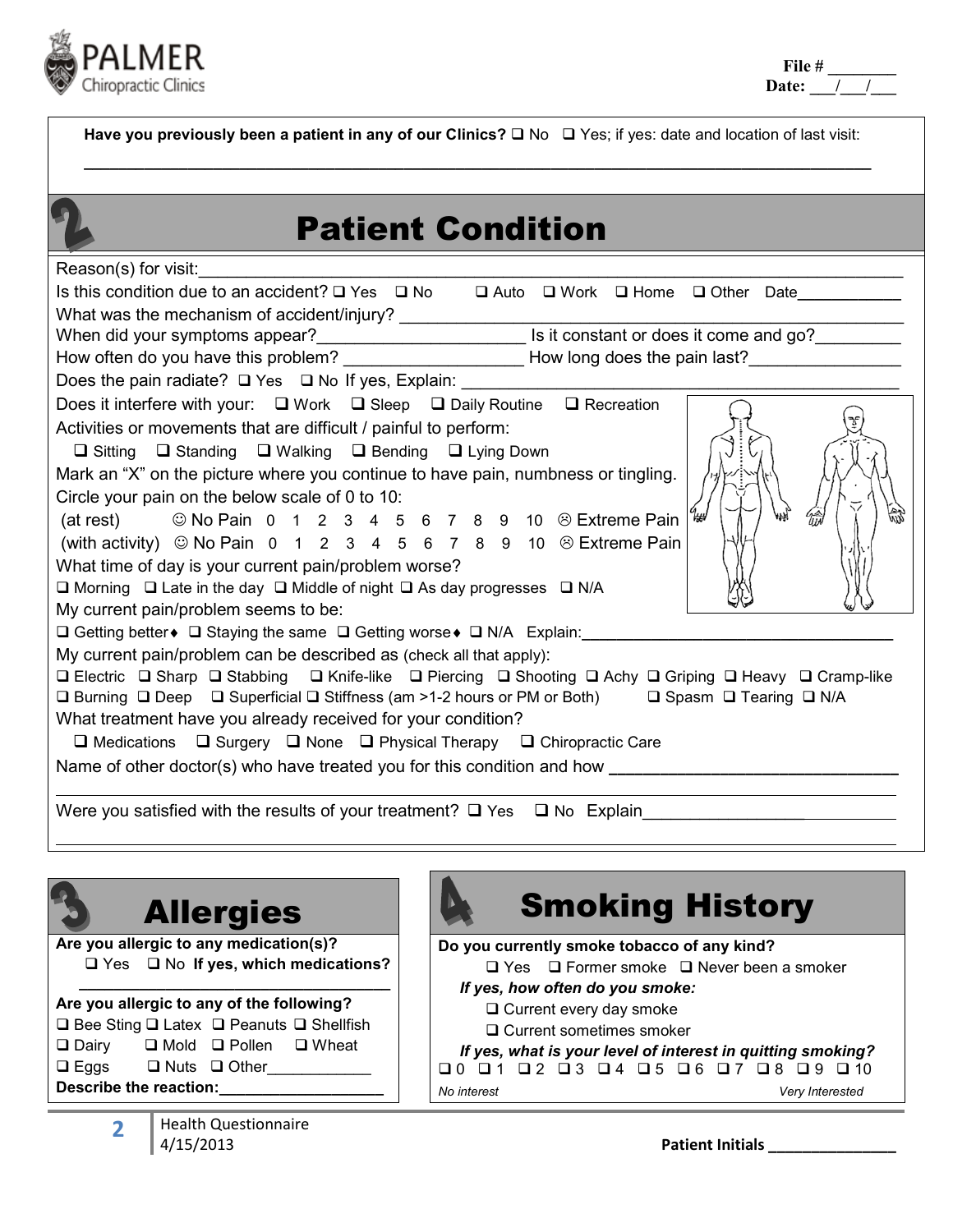

| File # |  |  |
|--------|--|--|
| Date:  |  |  |



## **Medications**

**Current medications, including frequency and dosage if known. If there are no current medications, check here:** 

|              | <b>Medication Name</b>                                  | Quantity / Dosage (ie.<br>1 tablet $/5$ mg) | <b>Frequency</b> (ie. 2 times / day) | <b>Start Date</b> |
|--------------|---------------------------------------------------------|---------------------------------------------|--------------------------------------|-------------------|
|              |                                                         |                                             |                                      |                   |
| $\mathbf{2}$ |                                                         |                                             |                                      |                   |
| 3            |                                                         |                                             |                                      |                   |
| 4            |                                                         |                                             |                                      |                   |
| 5            |                                                         |                                             |                                      |                   |
| 6            |                                                         |                                             |                                      |                   |
|              |                                                         |                                             |                                      |                   |
|              | Do you currently use any recreational drugs? $\Box$ Yes | $\square$ No                                |                                      |                   |

# Social History

**WORK ACTIVITY:** What is your job description:

What do you do most of the day at work?  $\square$  Stiting  $\square$  Standing  $\square$  Light Labor  $\square$  Heavy Labor  $\square$  Other:

What job did you do during most of your life?

How would you describe the physical stress level at work?  $\Box$  Low  $\Box$  Medium  $\Box$  High

**EDUCATION** : Mark the highest level of education completed: **□** Elementary school □ Middle school □ High School **Q** Vocational School **Q** GED **Q** Associates Degree **Q** Bachelors Degree **Q** Graduate Degree Q Doctorate Q other

### **DIET/NUTRITION**:

|                     | Are you on any special diet? $\Box$ Yes $\Box$ No If yes, for what reason?                                 |                                       |                                                                              |                   |
|---------------------|------------------------------------------------------------------------------------------------------------|---------------------------------------|------------------------------------------------------------------------------|-------------------|
|                     | Is your weight a concern for you emotionally or physically? $\Box$ Yes $\Box$ No                           |                                       |                                                                              |                   |
|                     | Have you gained or lost over 10 pounds in the past 6 months without wanting to? $\square$ Yes $\square$ No |                                       |                                                                              |                   |
|                     | My dietary intake consists mainly of the following: (Mark all that apply)                                  |                                       |                                                                              |                   |
|                     | $\Box$ Fruits                                                                                              | $\Box$ Vegetables $\Box$ Whole Grains | $\Box$ High Fiber $\Box$ Low Fiber                                           |                   |
|                     | □ High Salt □ Low Salt □ □ High Sugar □ Low Sugar □ Low Carbohydrate                                       |                                       |                                                                              |                   |
|                     | $\Box$ High Fat $\Box$ Low Saturated Fats $\Box$ High Protein $\Box$ Low Calorie                           |                                       |                                                                              |                   |
|                     | Rate your appetite on the below scale of 1 to 10:                                                          |                                       |                                                                              |                   |
|                     | ©Normal Appetite 1 2 3 4 5 6 7 8 9 10 Eat Nothing $\odot$                                                  |                                       |                                                                              |                   |
|                     | How many 8 ounce glasses of water do you drink a day?                                                      |                                       |                                                                              |                   |
|                     | Alcohol Use: Now? □ Yes □ No Amount/Weekly____ How long? _____ Years/Months                                |                                       |                                                                              |                   |
|                     |                                                                                                            |                                       | In the past? $\Box$ Yes $\Box$ No Amount/Weekly How long? _____ Years/Months |                   |
|                     | How many coffee caffeine drinks do you drink a day? Cups ______ None ____                                  |                                       |                                                                              |                   |
|                     | How many soda caffeine drinks do you drink a day? Cans _______ None _____                                  |                                       |                                                                              |                   |
|                     | Current Vitamins, Minerals, Herbs, etc. List ANY/ALL non-prescription items you are CURRENTLY taking.      |                                       |                                                                              |                   |
|                     | Vitamin, Mineral, Herbs                                                                                    | 1 tablet $/$ 5 mg)                    | <b>Quantity / Dosage (ie.   Frequency (ie. 2 times / day)</b>                | <b>Start Date</b> |
| $\mathbf{1}$        |                                                                                                            |                                       |                                                                              |                   |
| $\overline{2}$      |                                                                                                            |                                       |                                                                              |                   |
| $\mathbf{3}$        |                                                                                                            |                                       |                                                                              |                   |
| $\overline{4}$<br>5 |                                                                                                            |                                       |                                                                              |                   |
|                     |                                                                                                            |                                       |                                                                              |                   |

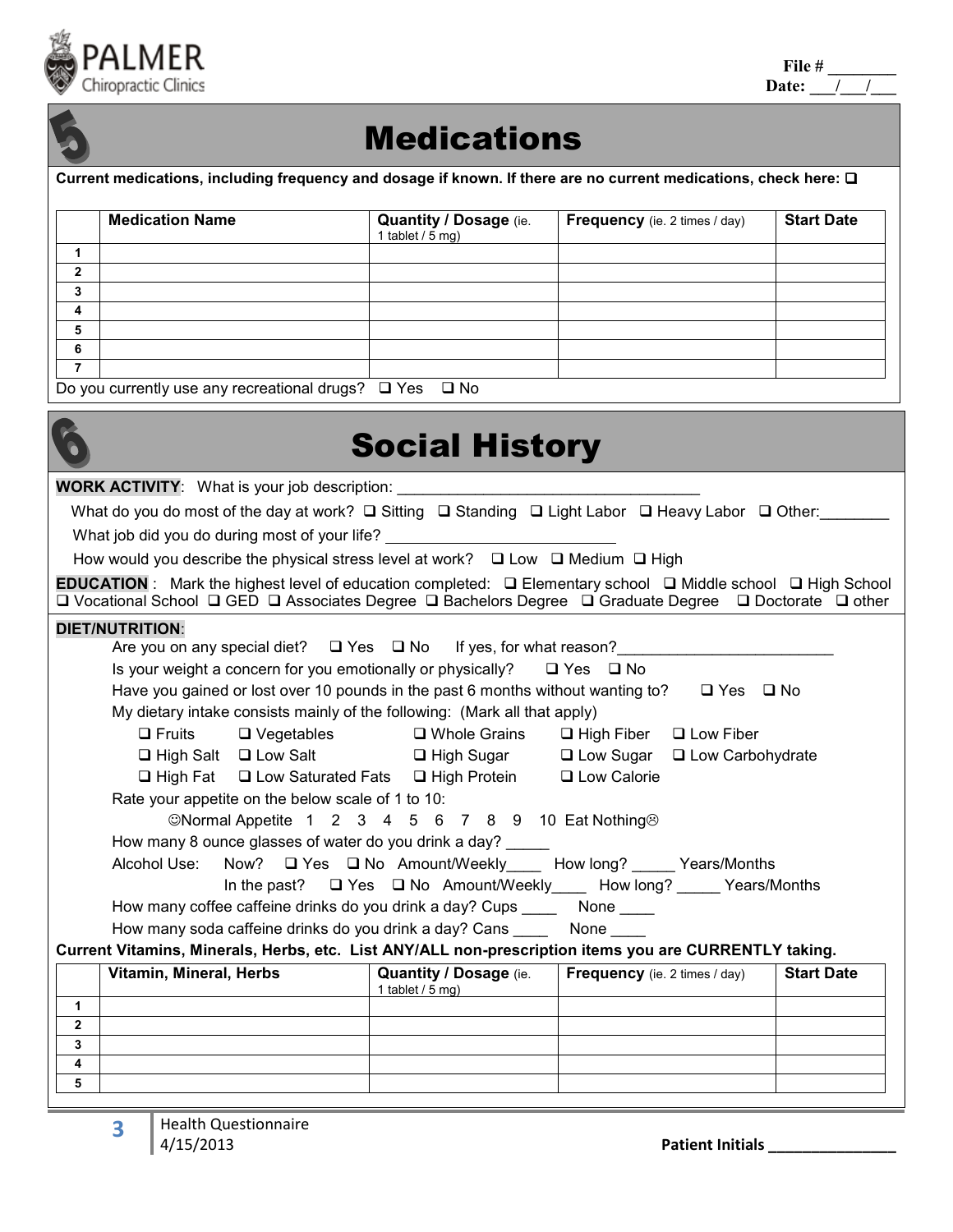

### **Health Review:**

How many hours of sleep are you getting per night?  $\Box$  Less than 5  $\Box$  6-8  $\Box$  8-10  $\Box$  10 or more hours How would you rate your sleep on the following scale?  $\heartsuit$ Wake-up Fully Rested 0 1 2 3 4 5 6 7 8 9 10 No/Poor Sleep $\otimes$ How many days a week do you exercise for 30 minutes or more?  $\Box$  0  $\Box$  1-2  $\Box$  3-4  $\Box$  5-6  $\Box$  7 How would you rate the intensity of your exercise?  $\heartsuit$ High Intensity 0 1 2 3 4 5 6 7 8 9 10 No Exercise $\heartsuit$ How would you rate your physical stress level?  $\heartsuit$  No stress 0 1 2 3 4 5 6 7 8 9 10 Very stressed $\otimes$ How would you rate your emotional stress level?  $\otimes$ No stress 0 1 2 3 4 5 6 7 8 9 10 Very stressed $\otimes$ List your major Stressors:

What are you health goals?

**In addition**, talk to your doctor about other areas which may be affecting your health-such as worries about finances, social support, and alcohol, tobacco and/or drug use.

| <b>Personal Health History</b>                                                                                                                                                                                                                                                                                                                                           |              |                                            |                                                                                                                                                                    |                                                                                                                                                                               |                                                                                                                                                                          |                                                                                                                                         |
|--------------------------------------------------------------------------------------------------------------------------------------------------------------------------------------------------------------------------------------------------------------------------------------------------------------------------------------------------------------------------|--------------|--------------------------------------------|--------------------------------------------------------------------------------------------------------------------------------------------------------------------|-------------------------------------------------------------------------------------------------------------------------------------------------------------------------------|--------------------------------------------------------------------------------------------------------------------------------------------------------------------------|-----------------------------------------------------------------------------------------------------------------------------------------|
| Are your currently under the care of a Healthcare Provider or any other doctor? $\Box$ Yes $\Box$ No<br>If yes, for what condition(s)                                                                                                                                                                                                                                    |              |                                            |                                                                                                                                                                    |                                                                                                                                                                               |                                                                                                                                                                          |                                                                                                                                         |
|                                                                                                                                                                                                                                                                                                                                                                          |              |                                            |                                                                                                                                                                    |                                                                                                                                                                               |                                                                                                                                                                          |                                                                                                                                         |
|                                                                                                                                                                                                                                                                                                                                                                          |              |                                            |                                                                                                                                                                    |                                                                                                                                                                               |                                                                                                                                                                          |                                                                                                                                         |
|                                                                                                                                                                                                                                                                                                                                                                          |              |                                            |                                                                                                                                                                    |                                                                                                                                                                               |                                                                                                                                                                          |                                                                                                                                         |
|                                                                                                                                                                                                                                                                                                                                                                          |              |                                            |                                                                                                                                                                    |                                                                                                                                                                               | If yes, was your blood lab-work test for hemoglobin A1c > 9.0% $\Box$ Yes $\Box$ No $\Box$ Not Sure                                                                      |                                                                                                                                         |
|                                                                                                                                                                                                                                                                                                                                                                          |              | If yes, other comments regarding Diabetes: |                                                                                                                                                                    |                                                                                                                                                                               |                                                                                                                                                                          |                                                                                                                                         |
|                                                                                                                                                                                                                                                                                                                                                                          |              |                                            |                                                                                                                                                                    |                                                                                                                                                                               | Have you had an X-ray or CT scan or MRI of your low back spine in the past 28 days? $\Box$ Yes $\Box$ No                                                                 |                                                                                                                                         |
|                                                                                                                                                                                                                                                                                                                                                                          |              |                                            |                                                                                                                                                                    |                                                                                                                                                                               |                                                                                                                                                                          | Do you wear any of the following? $\square$ Heel Lifts $\square$ Innersoles $\square$ Arch Supports $\square$ Orthotics $\square$ Other |
|                                                                                                                                                                                                                                                                                                                                                                          |              |                                            |                                                                                                                                                                    |                                                                                                                                                                               |                                                                                                                                                                          |                                                                                                                                         |
|                                                                                                                                                                                                                                                                                                                                                                          |              |                                            |                                                                                                                                                                    | Have you seen a chiropractor in the past? $\Box$ Yes $\Box$ No                                                                                                                | Date of last visit                                                                                                                                                       |                                                                                                                                         |
|                                                                                                                                                                                                                                                                                                                                                                          |              |                                            |                                                                                                                                                                    |                                                                                                                                                                               |                                                                                                                                                                          |                                                                                                                                         |
|                                                                                                                                                                                                                                                                                                                                                                          |              |                                            |                                                                                                                                                                    | Were you satisfied with your care? $\Box$ Yes $\Box$ No Why?                                                                                                                  |                                                                                                                                                                          |                                                                                                                                         |
| Date of last:                                                                                                                                                                                                                                                                                                                                                            |              | Chiropractic Exam                          |                                                                                                                                                                    |                                                                                                                                                                               | Prostate/PSA                                                                                                                                                             |                                                                                                                                         |
|                                                                                                                                                                                                                                                                                                                                                                          | Cholesterol  |                                            |                                                                                                                                                                    |                                                                                                                                                                               | Mammogram                                                                                                                                                                |                                                                                                                                         |
|                                                                                                                                                                                                                                                                                                                                                                          | <b>MRI</b>   |                                            |                                                                                                                                                                    |                                                                                                                                                                               | Pap Smear                                                                                                                                                                |                                                                                                                                         |
|                                                                                                                                                                                                                                                                                                                                                                          | CT-Scan      |                                            |                                                                                                                                                                    |                                                                                                                                                                               | Colon                                                                                                                                                                    |                                                                                                                                         |
|                                                                                                                                                                                                                                                                                                                                                                          | Spinal X-ray |                                            |                                                                                                                                                                    |                                                                                                                                                                               | Stool check for blood                                                                                                                                                    |                                                                                                                                         |
|                                                                                                                                                                                                                                                                                                                                                                          |              | <b>Bone Density Scan</b>                   |                                                                                                                                                                    |                                                                                                                                                                               |                                                                                                                                                                          |                                                                                                                                         |
| <b>Childhood Illnesses:</b>                                                                                                                                                                                                                                                                                                                                              |              |                                            |                                                                                                                                                                    |                                                                                                                                                                               | Immunization:                                                                                                                                                            |                                                                                                                                         |
| $\Box$ ADD<br>$\Box$ depression<br>$\Box$ diabetes<br>$\square$ atopic dermatitis<br>$\Box$ allergies/hayfever<br>$\square$ ear infections<br>$\Box$ anemia<br>$\Box$ headaches<br>$\square$ asthma<br>$\Box$ bedwetting<br>$\Box$ hepatitis<br>$\square$ cerebral palsy<br>$\Box$ HIV<br>$\Box$ measles<br>$\Box$ chicken pox<br>$\Box$ crohn's/colitis<br>$\Box$ mumps |              |                                            | $\Box$ Psoriasis<br>$\Box$ Rash<br>$\Box$ scoliosis<br>$\Box$ fetal drug exposure $\Box$ seizures<br>$\Box$ sickle cell<br>$\square$ spina bifida<br>$\Box$ other: | $\Box$ haemophilus B $\Box$ hepatitis B<br>$\Box$ Influenza<br>$\Box$ MMR(measles, mumps, rubella)<br>$\Box$ pneumococcal $\Box$ rotavirus<br>$\Box$ tetanus<br>$\Box$ other: | $\Box$ All recommended vaccines $\Box$ Not vaccinated<br>$\Box$ adenovirus $\Box$ DTaP(diphtheria,tetanus,pertussis)<br>$\Box$ IPV(polio)<br>$\Box$ varivax(chicken pox) |                                                                                                                                         |

**4 Health Questionnaire**<br>4/15/2013

**Patient Initials**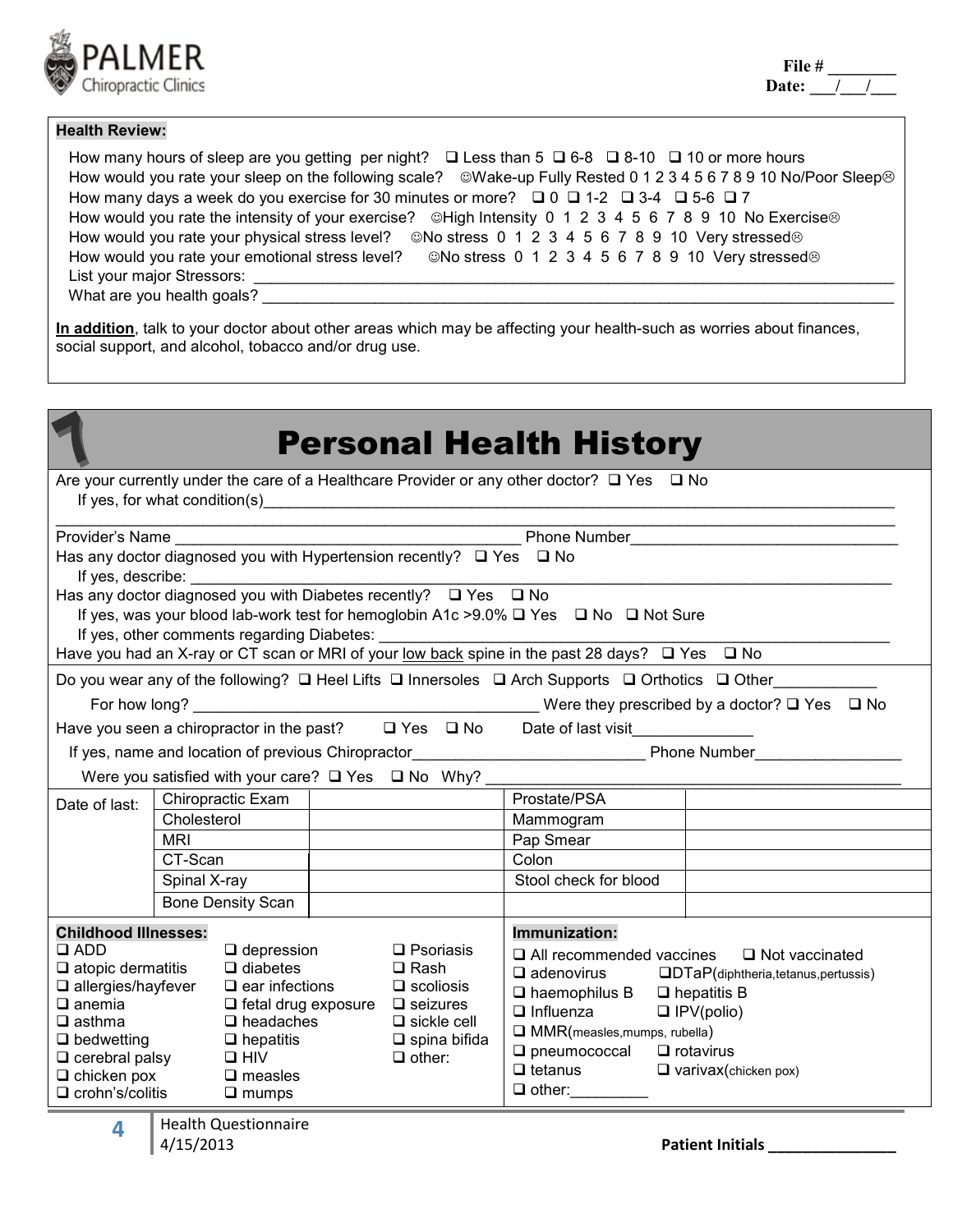

|              | <b>Adult Illnesses:</b>                                                                                                                                                     |                                                                                                                                                                                       |            |                                                                                                                                                                             |                                                                                                                                                                                                                                                                  |                                                                                               |
|--------------|-----------------------------------------------------------------------------------------------------------------------------------------------------------------------------|---------------------------------------------------------------------------------------------------------------------------------------------------------------------------------------|------------|-----------------------------------------------------------------------------------------------------------------------------------------------------------------------------|------------------------------------------------------------------------------------------------------------------------------------------------------------------------------------------------------------------------------------------------------------------|-----------------------------------------------------------------------------------------------|
| $\Box$ ADD   | $\Box$ Alzheimer's<br>$\Box$ arthritis<br>$\Box$ asthma<br>$\Box$ cancer<br>$\Box$ cerebral palsy $\Box$ eczema<br>$\Box$ chicken pox<br>$\Box$ colitis<br>$\Box$ CRPS(RSD) | $\Box$ CVA(stroke)<br>$\Box$ chicken pox<br>$\square$ cystic kidney disease<br>$\Box$ depression<br>$\Box$ diabetes<br>$\Box$ emphysema<br>$\Box$ eye problems<br>$\Box$ fibromyalgia | $\Box$ HIV | $\Box$ heart disease<br>$\Box$ hepatitis<br>$\Box$ high blood pressure<br>$\Box$ liver disease<br>$\Box$ lung disease<br>$\Box$ lupus erythema<br>$\Box$ multiple sclerosis | $\Box$ Parkinson Disease<br>$\square$ Unspecified pleural effusion<br>$\Box$ pneumonia<br>$\square$ psoriasis<br>$\Box$ influenza pneumonia $\Box$ psychiatric condition<br>$\Box$ scoliosis<br>$\Box$ seizures<br>$\Box$ shingles<br>$\Box$ STD's (unspecified) | $\Box$ suicide<br>attempt(s)<br>$\Box$ thyroid<br>problems<br>$\Box$ vertigo<br>$\Box$ Other: |
|              | Injuries: (List date next to injury)                                                                                                                                        |                                                                                                                                                                                       |            |                                                                                                                                                                             |                                                                                                                                                                                                                                                                  |                                                                                               |
|              | $\Box$ back injury<br>$\Box$ broken bones<br>$\Box$ disability (ies)<br>$\Box$ fall (severe)                                                                                | $\Box$ fracture<br>$\Box$ head injury<br>$\Box$ joint injury                                                                                                                          |            | $\Box$ industrial accident                                                                                                                                                  | $\Box$ laceration (severe)<br>$\Box$ motor vehicle accident<br>$\Box$ soft tissue injury<br>$\Box$ Other:                                                                                                                                                        |                                                                                               |
|              | <b>Surgeries:</b>                                                                                                                                                           |                                                                                                                                                                                       |            |                                                                                                                                                                             |                                                                                                                                                                                                                                                                  |                                                                                               |
|              | <b>Date</b>                                                                                                                                                                 | <b>Procedure</b> (ie knee repair)                                                                                                                                                     |            | <b>Description</b>                                                                                                                                                          |                                                                                                                                                                                                                                                                  |                                                                                               |
| 1            |                                                                                                                                                                             |                                                                                                                                                                                       |            |                                                                                                                                                                             |                                                                                                                                                                                                                                                                  | In Patient/Out Patient                                                                        |
| $\mathbf{2}$ |                                                                                                                                                                             |                                                                                                                                                                                       |            |                                                                                                                                                                             |                                                                                                                                                                                                                                                                  | In Patient/Out Patient                                                                        |

**3** In Patient/Out Patient

**4** In Patient/Out Patient **5** In Patient/Out Patient

| <b>Review of systems</b> |                                                                       |                                                       |                                                      |                                             |  |  |  |  |  |
|--------------------------|-----------------------------------------------------------------------|-------------------------------------------------------|------------------------------------------------------|---------------------------------------------|--|--|--|--|--|
|                          | Please indicate if you have any of the following by checking the box. |                                                       |                                                      |                                             |  |  |  |  |  |
| Constitutional           | $\square$ None                                                        | $\Box$ daytime drowsiness                             | $\Box$ fever                                         | $\Box$ night sweats                         |  |  |  |  |  |
|                          | $\square$ chills                                                      | $\Box$ fatigue                                        | $\square$ loss of appetite                           | $\square$ weight gain / loss                |  |  |  |  |  |
| Eyes/Vision              | $\square$ None                                                        | $\Box$ cataracts                                      | $\Box$ itching                                       | $\overline{\square}$ wears contacts/glasses |  |  |  |  |  |
|                          | $\square$ blindness                                                   | $\Box$ double vision                                  | $\Box$ photophobia                                   |                                             |  |  |  |  |  |
|                          | $\Box$ blind spots                                                    | $\Box$ eye problems                                   | $\Box$ tearing                                       |                                             |  |  |  |  |  |
| Ears, Nose &             | $\Box$ None                                                           | $\Box$ fainting                                       | $\Box$ history of head injury                        | $\Box$ runny nose                           |  |  |  |  |  |
| Throat                   | dizziness                                                             | $\Box$ frequent sore throats                          | $\Box$ loss of sense of smell $\Box$ sinus infection |                                             |  |  |  |  |  |
|                          | $\square$ ear discharge                                               | $\square$ headaches                                   | $\square$ nosebleeds                                 |                                             |  |  |  |  |  |
|                          | $\Box$ ear pain                                                       | $\Box$ hearing loss                                   | $\square$ nasal congestion                           |                                             |  |  |  |  |  |
| Respiration              | None                                                                  | $\Box$ cough                                          | $\Box$ shortness of breath                           | $\Box$ wheezing                             |  |  |  |  |  |
|                          | $\square$ asthma                                                      | $\Box$ coughing up blood                              | $\Box$ sputum production                             |                                             |  |  |  |  |  |
| Cardiovascular           | $\Box$ None                                                           | $\Box$ high blood pressure                            | $\Box$ paroxysmal nocturnal $\Box$ varicose veins    |                                             |  |  |  |  |  |
|                          | $\Box$ claudication                                                   | $\Box$ low blood pressure                             | dyspnea                                              |                                             |  |  |  |  |  |
|                          | (leg pain and ache)                                                   | $\Box$ orthopnea (difficulty                          | $\square$ shortness of breath                        |                                             |  |  |  |  |  |
|                          | $\Box$ heart problem                                                  | breathing lying down)                                 | with exertion                                        |                                             |  |  |  |  |  |
|                          | $\square$ heart murmur                                                | $\Box$ palpitations                                   | $\Box$ ulcers                                        |                                             |  |  |  |  |  |
| Gastrointestinal         | $\square$ None                                                        | $\Box$ belching                                       | $\Box$ difficulty swallowing                         | $\Box$ jaundice                             |  |  |  |  |  |
|                          | $\Box$ abdominal pain                                                 | $\Box$ black/tarry stool                              | $\Box$ heartburn                                     | $\Box$ ulcers                               |  |  |  |  |  |
|                          | $\Box$ abnormal stool                                                 | $\square$ constipation                                | $\Box$ hemorrhoids                                   | $\Box$ rectal bleeding                      |  |  |  |  |  |
|                          | (Color/consistency)                                                   | $\Box$ diarrhea                                       | $\Box$ indigestion                                   | $\square$ loss of bowel control             |  |  |  |  |  |
| Female                   | $\square$ None/N/A                                                    | $\Box$ birth control                                  | $\Box$ frequent urination                            | $\Box$ vaginal discharge                    |  |  |  |  |  |
|                          |                                                                       | $\square$ abnormal vaginal $\square$ breast lump/pain | $\Box$ hormone therapy                               | $\Box$ urine retention/incontinence         |  |  |  |  |  |
|                          | Bleeding                                                              | $\Box$ burning urination                              | $\Box$ irregular menstruation $\Box$ cramps          |                                             |  |  |  |  |  |
|                          |                                                                       |                                                       |                                                      |                                             |  |  |  |  |  |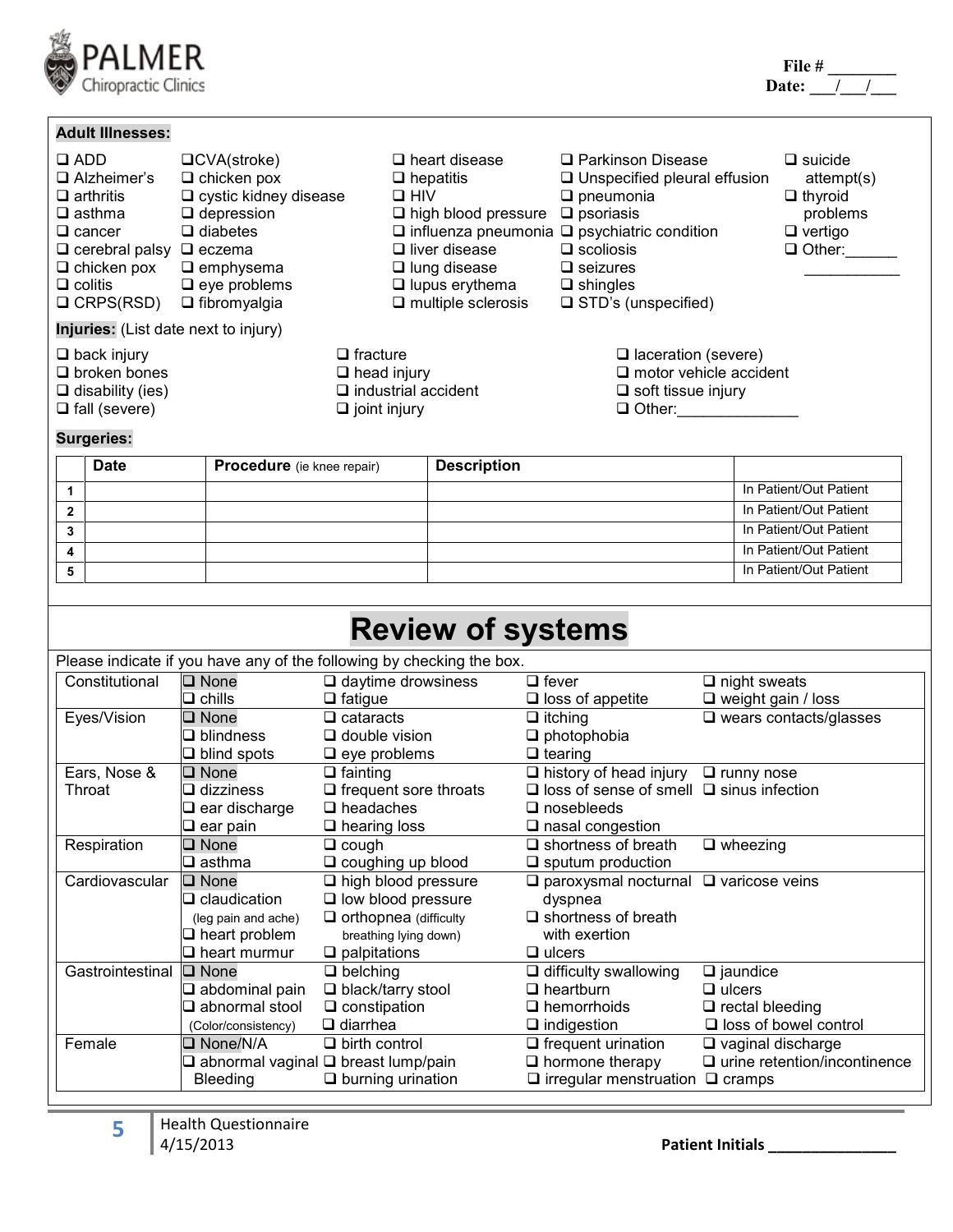

|                                                                                                                                                                                                                                                                                                |                                                                                                                                               |                                                                            | $\Box$ $\Box$ am currently pregnant<br>$\Box$ currently have menses<br>المنبرا                                                                                                                                                                                                  |                                                                                       | $\square$ am NOT currently pregnant<br>Q currently DO NOT have menses                                                                                              |  |  |  |
|------------------------------------------------------------------------------------------------------------------------------------------------------------------------------------------------------------------------------------------------------------------------------------------------|-----------------------------------------------------------------------------------------------------------------------------------------------|----------------------------------------------------------------------------|---------------------------------------------------------------------------------------------------------------------------------------------------------------------------------------------------------------------------------------------------------------------------------|---------------------------------------------------------------------------------------|--------------------------------------------------------------------------------------------------------------------------------------------------------------------|--|--|--|
|                                                                                                                                                                                                                                                                                                | My menses $\Box$ are regular<br>$\Box$ are NOT regular<br>age of first menses<br>age when menopause began<br>Date of last menstrual period __ |                                                                            |                                                                                                                                                                                                                                                                                 |                                                                                       |                                                                                                                                                                    |  |  |  |
| If you have been pregnant in the past, please fill in the appropriate information below.<br>Number of complicated pregnancies _______Number of uncomplicated pregnancies<br>Number of C-sections<br>Number of vaginal deliveries<br>Number of miscarriages<br>Number of terminated pregnancies |                                                                                                                                               |                                                                            |                                                                                                                                                                                                                                                                                 |                                                                                       |                                                                                                                                                                    |  |  |  |
| Male                                                                                                                                                                                                                                                                                           |                                                                                                                                               |                                                                            | $\Box$ None/N/A                                                                                                                                                                                                                                                                 | $\Box$ burning urination                                                              | $\Box$ frequent urination<br>$\Box$ prostate problems                                                                                                              |  |  |  |
|                                                                                                                                                                                                                                                                                                | Sexual Health                                                                                                                                 |                                                                            | $\Box$ erectile dysfunction $\Box$ hesitancy/dribbling<br>Do you have any concerns about your sexual health?                                                                                                                                                                    |                                                                                       | $\Box$ urine retention/incontinence<br>$\Box$ Yes $\Box$ No                                                                                                        |  |  |  |
|                                                                                                                                                                                                                                                                                                |                                                                                                                                               |                                                                            |                                                                                                                                                                                                                                                                                 |                                                                                       | Are you or have you ever been a victim of domestic or sexual abuse? $\Box$ Yes $\Box$ No                                                                           |  |  |  |
| Skin                                                                                                                                                                                                                                                                                           |                                                                                                                                               |                                                                            | $\square$ None<br>$\square$ change in nail<br>texture                                                                                                                                                                                                                           | $\Box$ change in skin color<br>$\Box$ hair loss<br>$\Box$ hives                       | □ history of skin disorders□ rash<br>$\Box$ itching<br>$\Box$ skin lesions/ulcers<br>$\Box$ numbness<br>$\Box$ varicosities                                        |  |  |  |
| <b>Nervous</b><br>System                                                                                                                                                                                                                                                                       |                                                                                                                                               |                                                                            | $\square$ None<br>$\square$ dizziness<br>$\Box$ facial weakness $\Box$ loss of memory<br>$\square$ headache                                                                                                                                                                     | $\overline{\Box}$ limb weakness<br>$\square$ loss of consciousness<br>$\Box$ numbness | $\Box$ seizures<br>$\Box$ stroke<br>$\square$ sleeps disturbance<br>$\square$ unsteadiness of gait/loss<br>$\square$ slurred speech<br>of balance<br>$\Box$ stress |  |  |  |
|                                                                                                                                                                                                                                                                                                | Psychological                                                                                                                                 |                                                                            | $\square$ None<br>$\square$ anxiety<br>$\Box$ behavioral change $\Box$ convulsions                                                                                                                                                                                              | $\Box$ bi-polar disorder<br>$\Box$ confusion                                          | $\Box$ depression<br>$\square$ memory loss<br>$\Box$ insomnia<br>$\square$ mood change<br>$\square$ loss or change of appetite                                     |  |  |  |
|                                                                                                                                                                                                                                                                                                | Hematologic                                                                                                                                   |                                                                            | $\square$ None<br>$\Box$ anemia                                                                                                                                                                                                                                                 | $\Box$ bleeding<br>$\Box$ blood clotting                                              | $\Box$ fatigue<br>$\Box$ blood transfusion<br>I lymph node swelling<br>$\Box$ bruising easily                                                                      |  |  |  |
|                                                                                                                                                                                                                                                                                                |                                                                                                                                               |                                                                            |                                                                                                                                                                                                                                                                                 |                                                                                       | Please check the appropriate response. If you are not sure, check the "?" box.                                                                                     |  |  |  |
| <b>No</b><br>❏<br>$\Box$<br>$\Box$<br>$\Box$<br>$\Box$<br>$\Box$                                                                                                                                                                                                                               | <b>Yes</b><br>$\Box$<br>$\Box$<br>$\Box$<br>$\Box$<br>$\Box$<br>$\Box$                                                                        | $\overline{?}$<br>$\Box$<br>$\Box$<br>$\Box$<br>$\Box$<br>$\Box$<br>$\Box$ | Do you have a past history of cancer?<br>Have you had any unexplained weight loss?<br>Your pain does not improve with rest?<br>Are you over 50 years old?<br>Failure to respond to a course of conservative care (4-6 weeks)?<br>Have you had spinal pain greater than 4 weeks? |                                                                                       |                                                                                                                                                                    |  |  |  |
| <b>No</b><br>❏<br>❏<br>$\Box$<br>❏<br>❏                                                                                                                                                                                                                                                        | <b>Yes</b><br>$\Box$<br>$\Box$<br>$\Box$<br>$\Box$<br>$\Box$                                                                                  | $\overline{?}$<br>❏<br>❏<br>$\Box$<br>$\Box$<br>$\Box$                     | Prolonged use of corticosteroids (such as organ transplant Rx)?<br>Intravenous drug use?<br>Current or recent urinary tract, respiratory tract or other infection?<br>Immunosuppression medication and/or conditions?<br>Are you currently or have you used blood thinners?     |                                                                                       |                                                                                                                                                                    |  |  |  |
| <b>No</b><br>❏<br>$\Box$<br>$\Box$<br>$\Box$<br>$\Box$                                                                                                                                                                                                                                         | <b>Yes</b><br>$\Box$<br>$\Box$<br>$\Box$<br>$\Box$<br>$\Box$                                                                                  | $\overline{\mathbf{2}}$<br>❏<br>$\Box$<br>$\Box$<br>$\Box$<br>$\Box$       | History of significant trauma?<br>Minor trauma in person >50 years old?<br>Do you have osteoporosis (weak bones)?<br>Are you over 70 years old?<br>Any history of prolonged use of corticosteroids?                                                                             |                                                                                       |                                                                                                                                                                    |  |  |  |
| <b>No</b><br>❏<br>$\Box$<br>$\Box$<br>$\Box$                                                                                                                                                                                                                                                   | <b>Yes</b><br>$\Box$<br>$\Box$<br>$\Box$<br>$\Box$                                                                                            | $\overline{\mathbf{?}}$<br>$\Box$<br>$\Box$<br>$\Box$<br>❏                 | Saddle anesthesia (numbness in the groin region)?<br>Global or progressive muscle weakness in the legs (legs give out)?                                                                                                                                                         |                                                                                       | Acute onset urinary tract retention or overflow incontinence (wet underwear)?<br>Loss of anal sphincter tone or fecal incontinence (bowel accidents)?              |  |  |  |

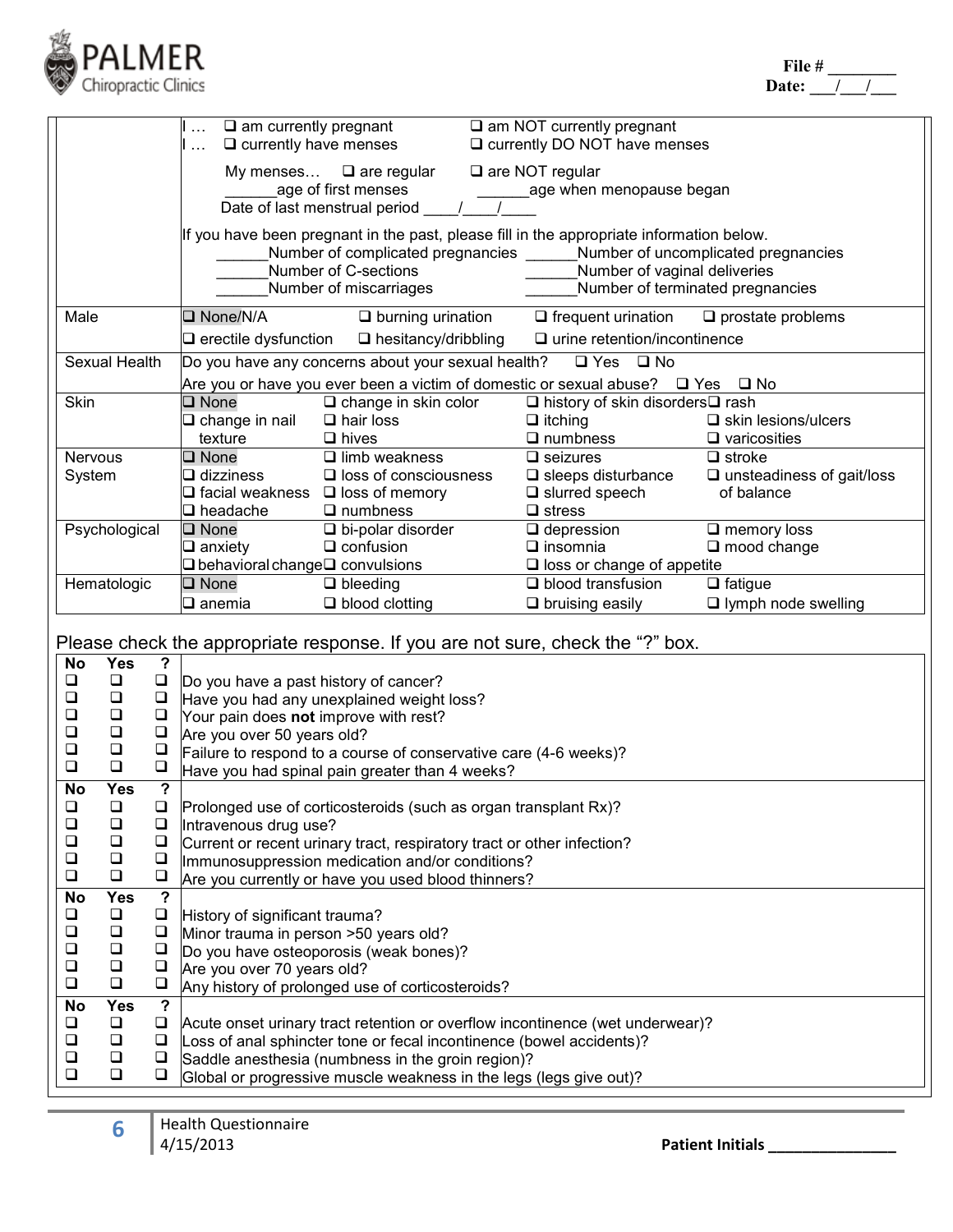

|                         |                          |                              | <b>Family History</b>                              |                                |
|-------------------------|--------------------------|------------------------------|----------------------------------------------------|--------------------------------|
| <b>Relation</b>         | Age (now<br>or at death) |                              |                                                    | Serious illness/cause of death |
| Father                  |                          | $\Box$ alive $\Box$ deceased | $\Box$ no significant disease<br>$\Box$ has/had    |                                |
| Paternal grandfather    |                          | $\Box$ alive $\Box$ deceased | $\square$ no significant disease<br>$\Box$ has/had |                                |
| Paternal grandmother    |                          | $\Box$ alive $\Box$ deceased | $\Box$ no significant disease<br>$\Box$ has/had    |                                |
| Mother                  |                          | $\Box$ alive $\Box$ deceased | $\Box$ no significant disease<br>$\Box$ has/had    |                                |
| Maternal grandfather    |                          | $\Box$ alive $\Box$ deceased | $\Box$ no significant disease<br>$\Box$ has/had    |                                |
| Maternal<br>grandmother |                          | $\Box$ alive $\Box$ deceased | $\Box$ no significant disease<br>$\Box$ has/had    |                                |
| Brother(s)              |                          | $\Box$ alive $\Box$ deceased | $\Box$ no significant disease<br>$\Box$ has/had    |                                |
| Sister(s)               |                          | $\Box$ alive $\Box$ deceased | $\Box$ no significant disease<br>$\Box$ has/had    |                                |
| Son(s)                  |                          | $\Box$ alive $\Box$ deceased | $\Box$ no significant disease<br>$\Box$ has/had    |                                |
| Daughter(s)             |                          | $\Box$ alive $\Box$ deceased | $\Box$ no significant disease<br>$\Box$ has/had    |                                |

All the answers I have given are correct to the best of my knowledge, and I agree to continue with my Chiropractic evaluation at the Palmer Clinics at this time.

Patient Signature Date

Signature of Parent or Legal Guardian Relationship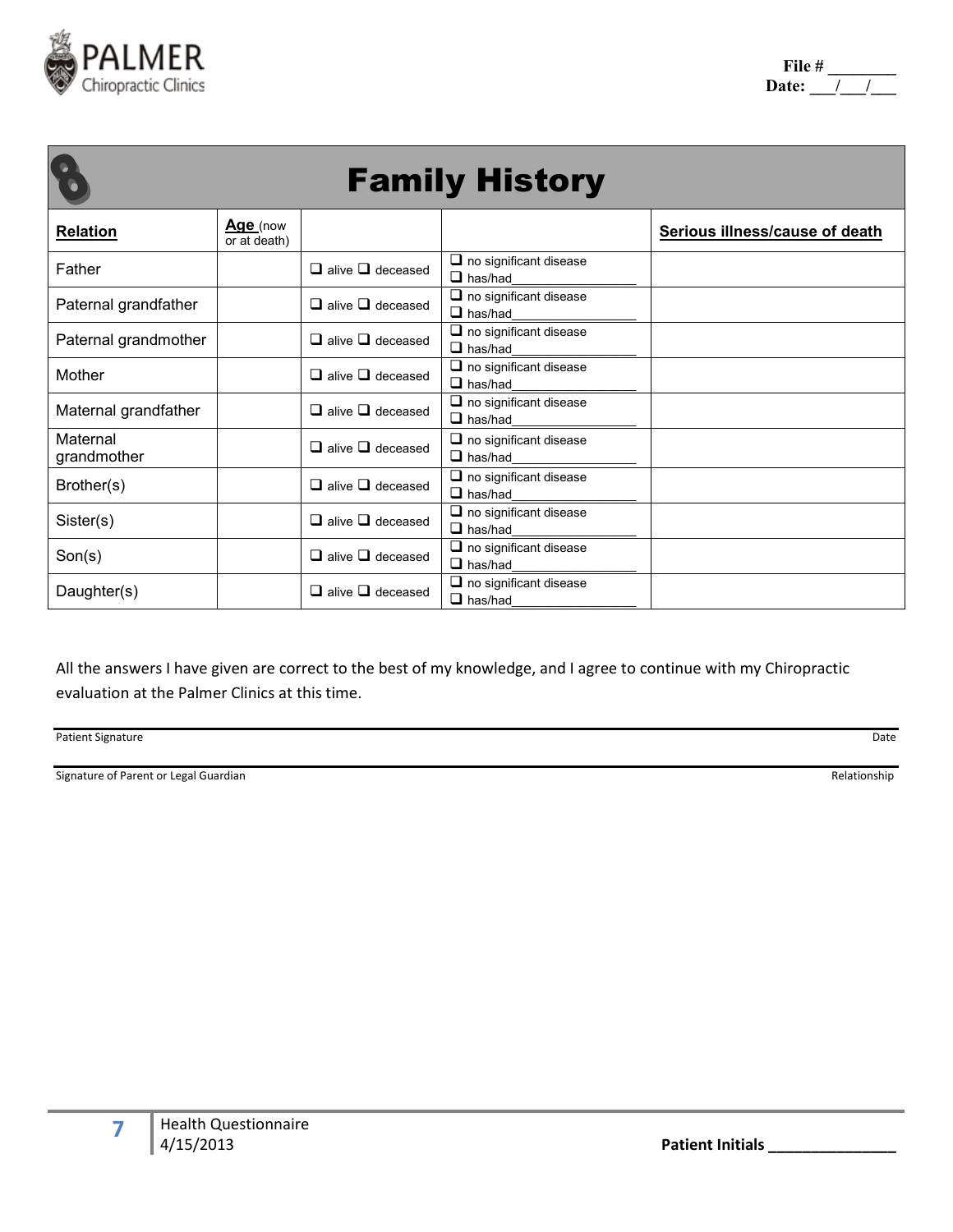

While we will work closely with you to resolve your chief complaint, as health professionals we are also concerned about your overall wellness. On future visits we will discuss issues with you that may impact your overall health.

| Complete if applicable to your current health condition:                                                |                        |                                                          |
|---------------------------------------------------------------------------------------------------------|------------------------|----------------------------------------------------------|
| Personal Injury<br>Auto Accident Morker Compensation                                                    |                        |                                                          |
| If you have consulted an attorney, please provide attorney's name and address:                          |                        |                                                          |
|                                                                                                         |                        |                                                          |
|                                                                                                         |                        |                                                          |
| <b>Dear Patient:</b>                                                                                    |                        |                                                          |
| For our records and for your convenience, please check the appropriate box for the following questions. |                        |                                                          |
| Thank you and welcome to the Palmer Clinics.                                                            |                        |                                                          |
| 1. Are you a Medicare Patient?                                                                          | YES $\Box$             | NO                                                       |
| If so, please state your secondary insurance carrier:                                                   |                        |                                                          |
| Are you a Medicaid Patient?<br>2.                                                                       | $YES$                  | $NO$    <br> A                                           |
| Are you filing for a Worker's Compensation case?<br>3.                                                  | YES                    | $NO$                                                     |
| Are you filing for a Personal Injury case?<br>4.                                                        | YES $\Box$             | $NO$                                                     |
| Are you a minor (under the age of 18)?<br>5.                                                            | $YES$                  | NO                                                       |
| Please state the Parent/Legal Guardian's name                                                           |                        | <u> 1980 - Jan Stein Stein, fransk politik (f. 1980)</u> |
| * Questions 6-12 to be completed ONLY if patient is associated with Palmer College:                     |                        |                                                          |
| Employee Spouse $\Box$                                                                                  |                        |                                                          |
| Employee of Palmer College<br>6.                                                                        |                        | Employee Dependant Child                                 |
| Please state student's name                                                                             |                        |                                                          |
| Palmer Alumni  <br>Alumni Spouse<br>7.                                                                  | Alumni Dependant Child |                                                          |
|                                                                                                         |                        |                                                          |
| <b>Health Questionnaire</b><br>8<br>4/15/2013                                                           |                        | Patient Initials                                         |